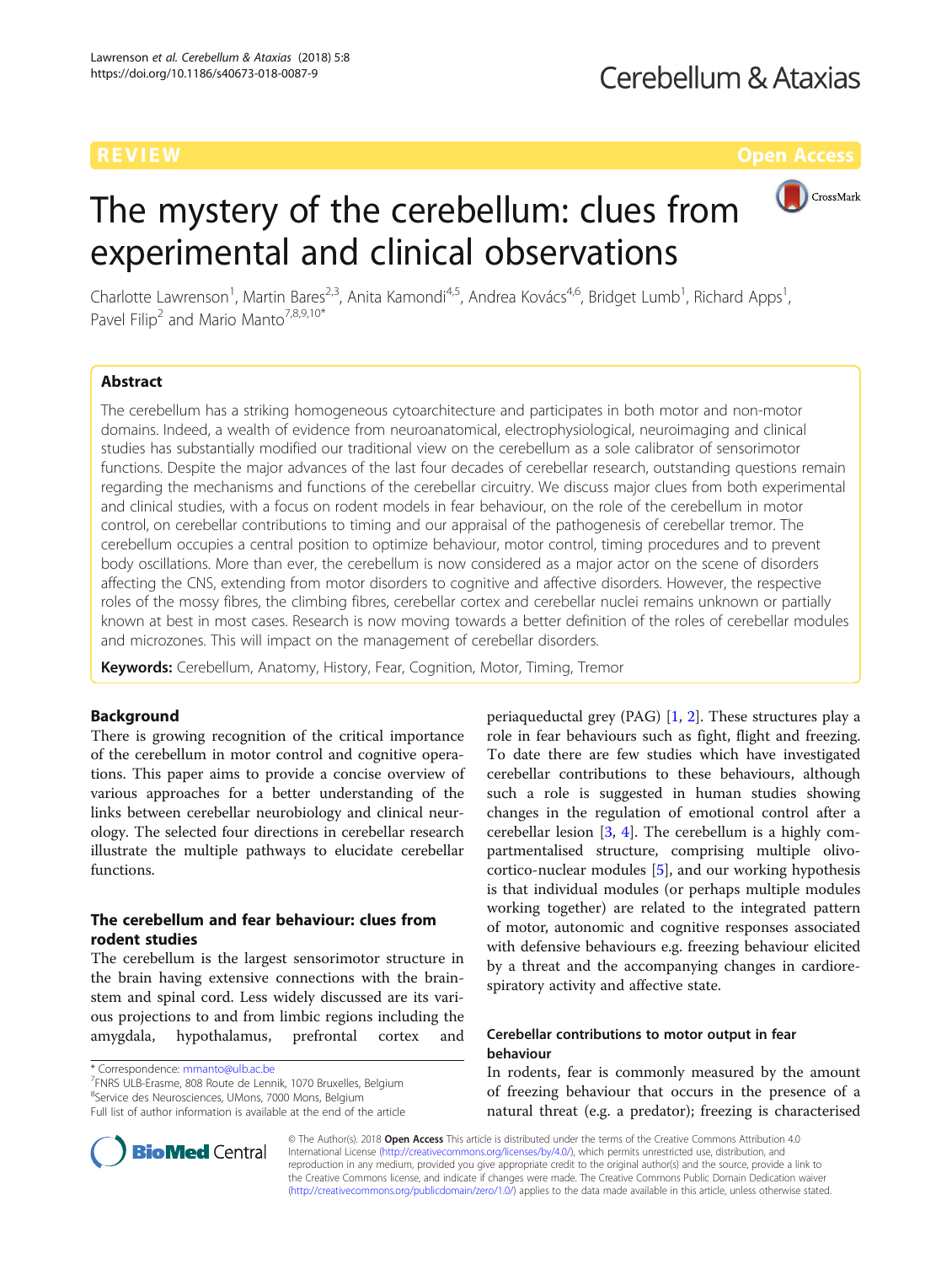by a fixed, tense (immobile) posture. Stimulation of different cerebellar regions (vermal lobules IV, V, superior cerebellar peduncle, interpositus nucleus) in the rat have been found to elicit freezing-like responses [\[6\]](#page-8-0), although the freezing was not quantified or specifically associated with fear. An initial freezing period was observed during early stimulation trials, but in later trials the animals would begin to sniff and move around. This suggests a process of adaptation to the stimulation and that the cerebellum may modulate other pathways responsible for driving the freezing behaviour.

Early reports also showed that lesions of the cerebellar vermis (probably corresponding to the A module) reduced freezing behaviour in rats in response to the presence of cat odour [\[7\]](#page-8-0). Similarly, and more recently, localised lesions confined to the lateral vermal lobule VIII, corresponding to the A2 module, cause a reduction in freezing behaviour during both innate and conditioned fear tasks [\[8](#page-8-0)].

More specifically, cerebellar vermal lobule VIII in the rat has been shown to receive powerful physiological connections from the ventrolateral PAG (vlPAG) via the inferior olive [\[8](#page-8-0)] and anatomically, the vlPAG receives reciprocal projections via the fastigial nuclei (a major output nucleus of the cerebellar vermis [[9](#page-8-0)]). A similar pathway between the PAG and cerebellum has also been shown in humans using diffusion tensor MRI tractography [\[10\]](#page-8-0).

It is widely thought that the PAG drives the appropriate behavioural response to a threat. For example, lesions of the vlPAG result in freezing deficits in rats [[11](#page-8-0), [12\]](#page-8-0), and spike-triggered EMG averaging has found that single unit activity in the PAG occurs approximately 10 ms prior to increases in neck muscle activity during freezing, consistent with the PAG driving motor outflow [\[13\]](#page-8-0). However, this correlation was evident only for the initial phase of a freezing response, suggesting that other structures, including perhaps the cerebellum, may be recruited to sustain freezing. Thus, a range of anatomical, electrophysiological and behavioural studies point to the cerebellum being involved in the motor responses, particularly freezing, associated with emotional behaviour.

Nonetheless it is important to note that such findings are confined mainly to observations in rats. In the cat, electrical stimulation of the fastigial nuclei does not elicit freezing behaviour but instead causes hypertension and predatory attack [\[14](#page-8-0)]. This may reflect important species-specific differences in behavioural response to a threat [[15\]](#page-8-0).

#### The cerebellum and autonomic responses in fear

The cerebellum is also strongly associated with changes in autonomic output e.g. cerebellar stimulation in awake and decerebrate animals results in changes in blood pressure and respiration [[16](#page-8-0)–[19](#page-8-0)]. Lesions of the cerebellar vermis in rats before or after fear conditioning can also impair the changes in heart rate normally observed when a conditioned stimulus is paired with an unconditioned stimulus [[20\]](#page-8-0). Furthermore, humans with medial cerebellar lesions show an impairment in heart rate changes associated with auditory cued fear conditioning compared with healthy subjects [\[21](#page-8-0)]. The cerebellum therefore may contribute to both the motor (freezing) and autonomic aspects of a defensive response to fear.

#### The cerebellum and affective fear

It remains unclear whether the cerebellum also plays a role in the affective state associated with defensive behaviours. The evidence outlined above is consistent with the cerebellum driving the appropriate motor and autonomic responses to a threatening stimulus but not necessarily being involved in the emotional aspects of the behaviour. In human studies, using fMRI, it has been shown that the presentation of positive and negative emotional faces results in haemodynamic changes in different lobules in the cerebellum  $[21, 22]$  $[21, 22]$  $[21, 22]$ , suggesting a cerebellar role in emotion. However, invasive studies using animal models show a causal role of the cerebellum in affect are lacking. Nonetheless, Sacchetti and colleagues have provided direct evidence that the cerebellum in rodents is involved in the consolidation of fear memories [\[23](#page-8-0), [24](#page-8-0)]. For example, reversible inactivation of the cerebellar vermis (lobules IV, V, VI) and interpositus nuclei using tetrodotoxin (TTX) at different time points following a conditioned fear paradigm showed that early inactivation (0-192 h), but not late inactivation (384 h) following conditioning, prevented freezing behaviour during retrieval. Their findings show that manipulations of the cerebellum manipulate the memory trace and not the expression of the motor response.

#### How mossy fibres and climbing fibres contribute to fear behaviours

Overall it appears that the cerebellum is involved in multiple processes associated with an orchestrated response to fear: i) motor output in relation to freezing behaviour; ii) autonomic output in relation to associated changes in cardiorespiratory activity; and iii) consolidation and retrieval of the memory trace from a fearful event. It remains to be determined if the cerebellum is also directly involved in the emotional aspects of defensive behaviour.

In relation to motor control the cerebellum receives information from numerous ascending and descending pathways which are relayed either through the mossy fibre system or the climbing fibre system. Central to all major theories of cerebellar operation is the dynamic interplay between these two cerebellar inputs. Mossy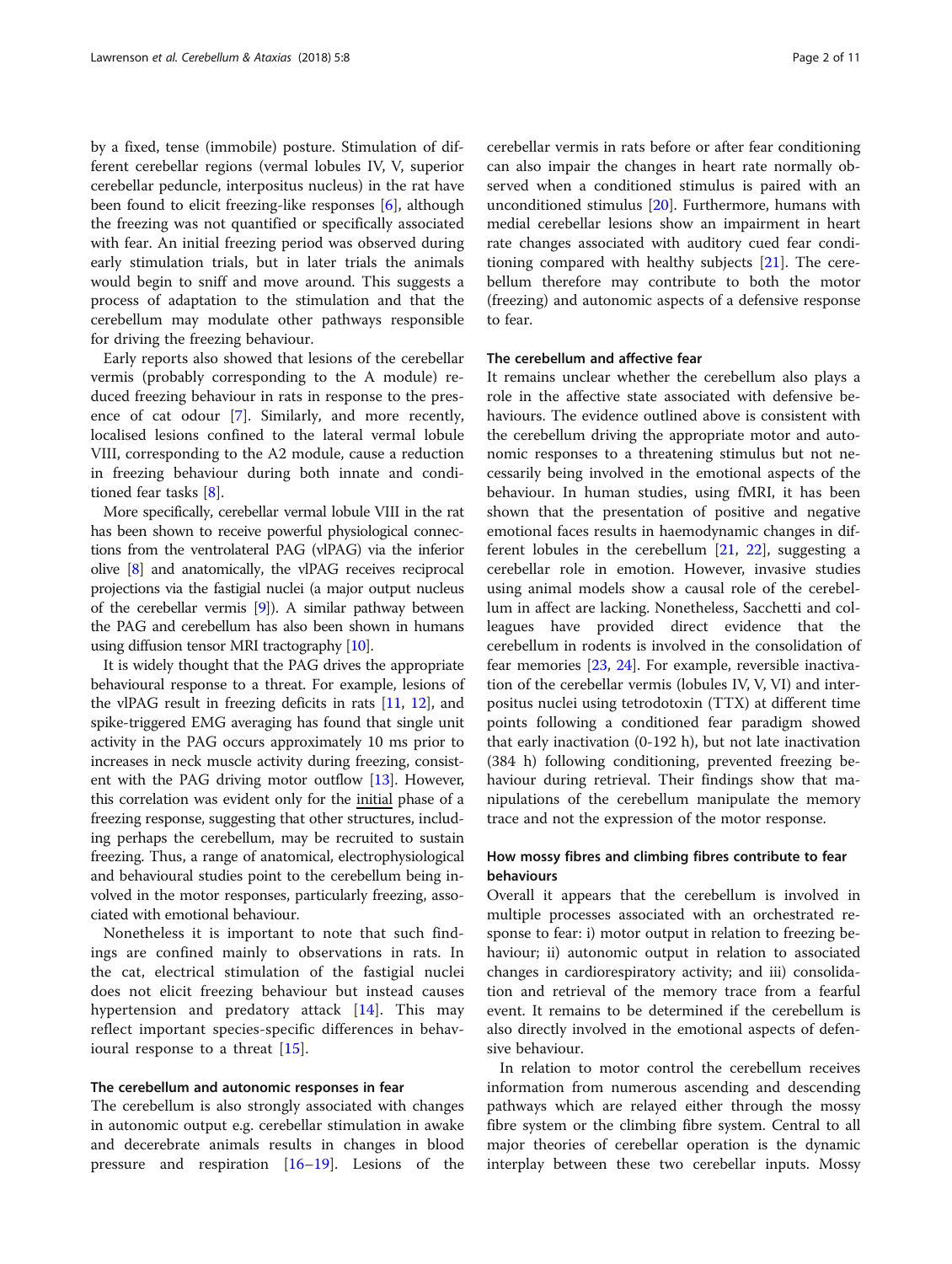fibres are thought to provide a moment-by-moment update to the cerebellum of an evolving movement (see next section), while climbing fibres are generally considered to relay error signals and induce synaptic plasticity to adapt on-going movements or learn new behaviours [[25\]](#page-8-0). An important outstanding question is how these two systems combine to regulate different emotional behaviours.

#### The role of the cerebellum in motion control Fundamental anatomical features of the cerebellum

Several pioneering works have established unequivocally that the cerebellum is a major structure in the CNS for the control of voluntary motion (Table 1). Three main fundamental anatomical features have emerged. First, cerebellar cortex is organized into a myriad of functional units called microzones [[26\]](#page-8-0). A microzone is defined as a group in the order of 1000 Purkinje cells (PCs) all having the same somatotopic receptive field. These PCs are arranged in a long, narrow strip, oriented perpendicular to the cortical folds. Second, the cerebellum is organized in multiple modules. A module is a conglomerate of several non-adjacent parasagittal bands of PCs projecting to specific areas of cerebellar nuclei (CN) and gating segregated projections from the inferior olive [[27\]](#page-8-0). Third, there are segregated loops between the cerebellum and prefrontal cortex, parietal cortex, paralimbic cortex and superior temporal sulcus. The anatomical circuits that link the cerebellum with the cerebral cortex are arranged into a two-stage feed-forward loop and a two-stage feedback loop comprising multiple parallel and partially overlapping subcircuits [\[28](#page-8-0)]. Both motor corticopontine projections and association cortex projections (from prefrontal, posterior parietal, superior temporal polymodal, parastriate, posterior parahippocampal and cingulate regions) are somatotopically

 $$ 

| Family Name          | Year      | Discovery                                                                          |
|----------------------|-----------|------------------------------------------------------------------------------------|
| Malacarne            | 1776      | Cerebellar foliation                                                               |
| Rolando              | 1809      | Cerebellar lesions impair posture and voluntary movement                           |
| Flourens             | 1824      | Cerebellar lesions are linked to muscle incoordination                             |
| Magendie             | 1824      | Cerebellar peduncles contribute to coordination                                    |
| Luciani              | 1891      | triad of atonia/asthenia/astasia                                                   |
| Lugaro               | 1894      | Description of the elements of the cerebellar cortex                               |
| <b>Babinski</b>      | 1899-1906 | Description of asynergia and adiadochokinesia                                      |
| Sherrington          | 1900      | Cerebellum regulates a complex proprioceptive system                               |
| Holmes               | 1904-1939 | Detailed reports on cerebellar dysmetriadow and kinetic tremor                     |
| Cajal                | 1911      | Description of the fine network structure of the cerebellar cortex                 |
| Larsell              | 1937-1972 | Identification of the 10 cerebellar lobules (I-X)                                  |
| Eccles               | 1963-1967 | Studies on neuronal connectivity in the cerebellar cortex                          |
| Voogd                | 1964-1969 | Longitudinal organization of the cerebellum                                        |
| Ito                  | 1964      | Purkinje neurons inhibit cerebellar nuclei neurons                                 |
| Gilman               | 1969      | Cerebellum tunes the activity of muscle spindles                                   |
| Marr and Albus       | 1969-1971 | Computational theory of learning                                                   |
| I linas              | 1974      | Strong electrotonic coupling between inferior olivary cells                        |
| Hallett              | 1975      | Cerebellum controls the timing of muscles discharges                               |
| Oscarsson            | 1976      | Microzone as the functional unit of the cerebellar cortex                          |
| Gilbert and Thach    | 1977      | Motor adaptation is associated with an increase in the firing<br>of complex spikes |
| Ito and Kano         | 1982-1984 | Long-term depression (LTD)<br>Cerebellar microcomplexes                            |
| Haines and Dietrichs | 1984      | Reciprocal anatomical connections between the hypothalamus<br>and the cerebellum   |
| Mugnaini             | 1994      | Discovery of unipolar brush cells                                                  |
| Schmahmann           | 1998      | Description of Schmahmann's syndrome                                               |
| <b>Strick</b>        | 2005      | Reciprocal anatomical connections between cerebellum and<br>basal ganglia          |

<sup>a</sup>Modified from Manto and Haines, 2012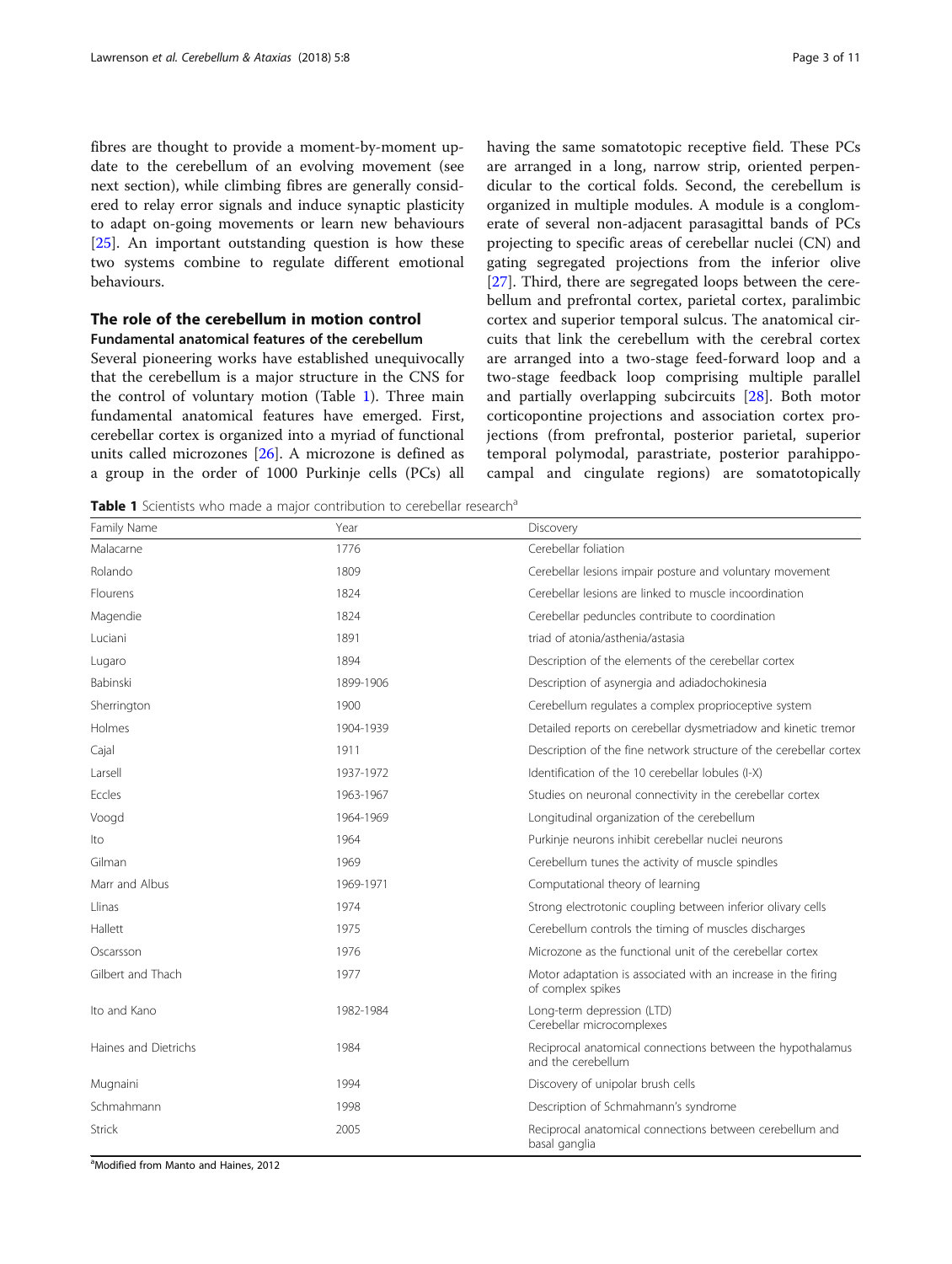organized in the pons. From the somatotopical standpoint, the cerebellum contains one representation in the anterior lobe (lobules I-V) and a second one in lobule VIII. The anterior lobe, adjacent parts of lobule VI and lobule VIII receive spinal afferents via the spinocerebellar tracts and are reciprocally linked with the medial and dorsal accessory nuclei of the inferior olivary complex, which receive spinal afferents [\[29,](#page-8-0) [30\]](#page-8-0). By contrast to these anatomical arrangements, the lateral portions of the human cerebellum (remainder of lobule VI, lobule VII: vermal lobule VIIa, Crus I, Crus II, lobule HVIIB) have no connections with the sensorimotor areas of cerebral cortex and no spinal input [\[30\]](#page-8-0). These areas are reciprocally linked with the association areas of the cerebral cortex concerned with higher order behaviour, via the dentate nucleus which has expanded through evolution along with the posterior lobe of the cerebellum and the cerebral cortical association areas [[28](#page-8-0), [31](#page-8-0)]. This dichotomy between the sensorimotor cerebellum and the lateral portions of the cerebellum (cognitive cerebellum) is one of the anatomical substrates to explain the subdivision of the cerebellar syndrome into 3 clinical syndromes: the vestibulocerebellar syndrome, the cerebellar motor syndrome and the cerebellar cognitive affective syndrome/Schmahmann's syndrome [[32](#page-8-0), [33](#page-8-0)].

Studies on resting-state functional connectivity (fcMRI) have demonstrated a key-contribution of the cerebellum in the intrinsic connectivity networks (ICNs) which overlap to a large degree with maps of structural connectivity derived from diffusion tensor imaging (DTI) tractography [\[34](#page-8-0)–[36](#page-8-0)]. fcMRI is growingly used to assess the contribution of cerebellum in cognitive and 1affective operations [[37](#page-8-0)–[41\]](#page-9-0).

It was assumed that cerebello-cortical loops and cortico-basal ganglia loops interacted only at the cerebral cortex level. Transsynaptic tracer studies have revealed (a) a disynaptic pathway linking the striatum and dentate nucleus via the thalamus, and (b) a disynaptic pathway linking the cerebellar cortex and the subthalamic nucleus (STN) via pontine nuclei [[42](#page-9-0)]. The STN is divided into three anatomico-functional compartments (sensorimotor, associative and limbic) with distinctive neuronal firing patterns [[43](#page-9-0)]. Projections from STN to the cerebellum originate from the three divisions.

#### Fundamental neurophysiological features

The discovery by Ito that inhibitory post-synaptic potentials (IPSPs) are induced monosynaptically in neurones of Deiters' nucleus by stimulation of the cerebellar cortex at the anterior vermian part was a breakthrough in cerebellar research [[44\]](#page-9-0). This was the first definite evidence that PCs exert an inhibitory effect upon CN. PCs discharge either with simple spikes (high rates: 30 to 100 Hz; driven by mossy fibres inputs to granule cells) driven by parallel fibres input, or with complex spikes

(low rates: about 1 Hz; driven in part by the large voltage-gated calcium conductance in the dendrites of PCs) as a result of climbing fibre activation producing a distinctive high-frequency burst of spikes [\[45](#page-9-0)]. Simple spikes modulate weakly during passive movements, but strongly during active movements  $[46]$  $[46]$ . PCs receive a massive convergence of inputs from parallel fibres, a factor which allows an integration of neural information from distinct sources. The activities of complex spikes following discharges in the inferior olivary complex are viewed as a teaching signal (trial-and-error during a learning process) or a motor clock signal which provides a rhythmic neural signal used to time motor processes for time perception to production of timed movements [\[47](#page-9-0)–[49](#page-9-0)]. Others have suggested that complex spikes exert a synchronization effect in the cerebellar cortex, both within and between the cerebellar microcomplexes [\[50](#page-9-0)].

A very robust property of cerebellar nuclear neurons recorded in brain slices is their ability to fire rebound spike bursts following strong hyperpolarization induced by current injection [[51\]](#page-9-0). These rebounds are both seen in GABAergic and glutamatergic cerebellar nuclear neurons. This is a mechanism by which PC inhibition is tuned in CN output spiking. In other words, a real sculpting of patterns of discharges of CN occurs as a combination of inhibition from cerebellar cortex and rebound spiking.

#### General rules of motor control

Optimal strategies are required to perform motion with accuracy, given the highly complex non-linear biomechanical features of the human body, including the muscles and joints, and the numerous interactions with the environment. The CNS copes with noise and delays, which are inherent to biology and also motion. The notion of noise in biological signals includes both the input noise and the internal noise. Noise may also fluctuate with time or according to a particular sensori-motor context. Noise may corrupt a signal of interest [[52](#page-9-0)]. Therefore, dealing with noise is of great importance for adequate motor control. A high degree of adaptability and modifiability in the operational mechanisms underlying motor control is required, especially for learning procedures. Cerebellum is a structure characterized by a high degree of plasticity and faces the issue of noise given its numerous afferent connections and the multiple cerebellocerebral loops running in parallel. Time delays are related to feedback control mechanisms [\[53](#page-9-0)].

#### Purkinje cells (PCs), synaptic plasticity and the theory of internal models

According to David Marr [[54](#page-9-0)]: the simple and repeated fine structure in the cerebellum is ideal for motor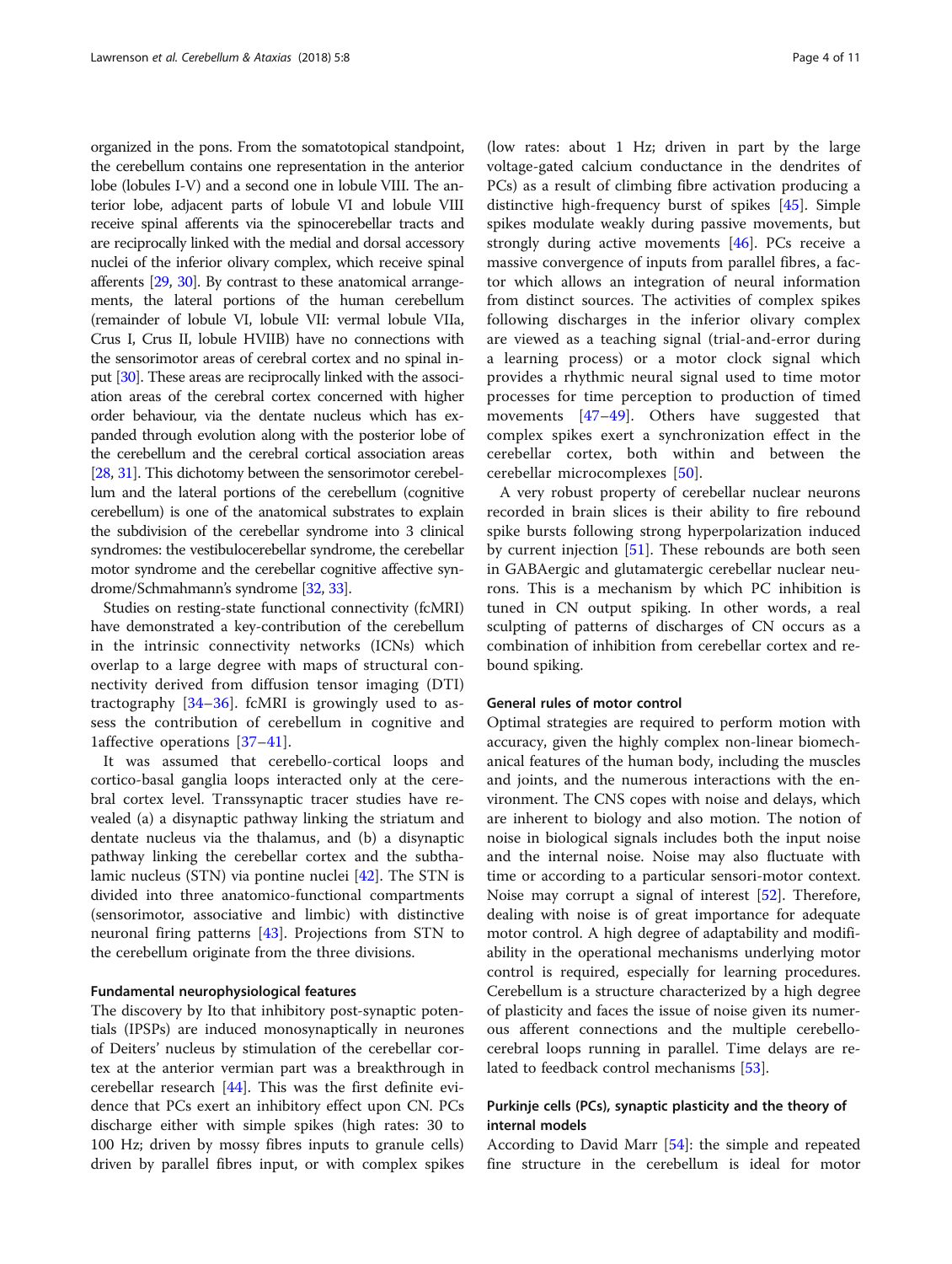learning. Fritz Kahn made an analogy to radishes (PCs) in bread slices (cerebellar folia) [\[55\]](#page-9-0). This is more than a historical curiosity because this analogy helps understanding the importance of parallel fibers (PFs). Indeed, cerebellum is composed of a redundant architecture, with PFs running through the molecular layer parallel to the long axes of the cortical folds known as folia and thus linking the PCs [\[56](#page-9-0)]. The PFs imply a delay line which is dependent on the length of the fibre.

Adjusting future movements implies the implementation of predictive mechanisms. This is essential for planning procedures. The current prevailing theory assumes that the cerebellum anticipates the consequences of actions driven by the cerebral cortex. Internal models provide for representations of the input–output properties of the motor apparatus [[57,](#page-9-0) [58\]](#page-9-0). They are grouped in 2 general classes: forward models use the commands for an action and information about the present state to predict the consequences of the action. Forward model requires two inputs: (a) an efference copy (which corresponds to a copy of a given motor command) from a controller and (b) an afferent sensory signal sensing the actual state of the motor system. Inverse models transform a desired outcome or effector state into the necessary commands to achieve that state. In terms of flow of information, the inverse model can be considered as the inversion of the forward model. There is growing evidence that the cerebellum acquires and stores internal models. For instance, PCs simple spike firing during arm movements have several properties consistent with a forward internal model [[57\]](#page-9-0). PCs in lobules IV–VI of the intermediate and lateral cerebellum carry signals related to the position, the direction, the amplitude and the speed of movement.

#### Cerebellar dysmetria

The terminology of ataxia of limbs encompasses dysmetria (hypermetria: overshoot, hypometria: undershoot), dysdiadochokinesia, cerebellar tremor (action tremor, postural tremor, kinetic tremor), isometrataxia, disorders of muscle tone (mainly hypotonia observed especially in severe acute lesions of the cerebellum in children) and impaired check and rebound [[59](#page-9-0)].

Limb dysmetria is as an error in trajectory due to an abnormal range, rate and/or force of motion [\[60,](#page-9-0) [61](#page-9-0)]. In monkeys and in humans, cerebellar dysmetria is speedsensitive, is sensitive to inertia, shows an increased intertrial variability, is characterized by an increased curvature of movement, and shows an impaired initiation of movement [[32\]](#page-8-0). Dysmetria is most often composed of hypermetria during fast movements. Increasing inertia worsens hypermetria and addition of inertia to the moving limb transforms a normometric movement into a hypermetria [\[62,](#page-9-0) [63\]](#page-9-0). Cerebellar cooling is associated

with decreased phasic discharges in neurons of the motor cortex and decreased magnitude in the agonist muscle, supporting the notion that the cerebellum contributes to the genesis of agonist commands during voluntary movements [[64\]](#page-9-0). The excitability of the motor cortex contralaterally to a cerebellar lesion involving CN is decreased [\[65](#page-9-0)]. Cerebellar dysmetria can be explained by biased internal models of limb dynamics [[66\]](#page-9-0). Underestimation of inertia causes an overshoot and overestimation of inertia causes an undershoot. The impaired check and rebound might be related to errors in the adaptation to unanticipated external perturbations.

#### Prediction of sequences

The cerebellum is a site of several forms of plasticity involved in adaptation and is a master-piece for predictions at the motor and cognitive level, including working memory and attention [\[67](#page-9-0)]. The key-functions of adaptation and estimation of the mechanical state of the limbs have been approached by pioneers of cerebellar research  $[68]$  $[68]$ . An example of how the cerebellum handles predictions for locomotion has been provided by Molinari (Fig. [1\)](#page-5-0). The monitoring of events and the comparison with stored sequences occur within a cerebellar microcomplex [[69\]](#page-9-0). When a match is detected, a given pattern is expected and a prediction is built. In case of mismatch, an error signal is generated within the olivo-cerebellar system and the prediction system is corrected. In case of discrepancy, the activity of the cerebellum increases and a large area of the cerebral cortex is alerted with enhancement of neuronal excitability [\[70](#page-9-0)]. This is fully compatible with a role of the cerebellum as a predictor, not only in the sensorimotor domain but also in cognitive/behavioural domains [\[70](#page-9-0), [71](#page-9-0)].

#### Cerebellum and motor timing in movement disorders

Time perception is an essential element of our conscious and subconscious experience, providing synchrony and foundation for reliable interaction with the surrounding environment, both in the retrospective and the prospective domains. Modern theories delineating internal timing networks generally share the view that temporal data is processed in a distributed network with fluctuating involvement of individual components based on the specific task demands [\[72\]](#page-9-0). Research efforts have been increasingly directed towards understanding the patterns of neuronal activity and their behavioural correlate, implicating several regions including cerebellum, basal ganglia, frontal cortex and posterior parietal cortex [[73](#page-9-0)] in both healthy individuals and specific patient populations. The notion of correct cerebellar function being crucial for successful analysis of temporal information is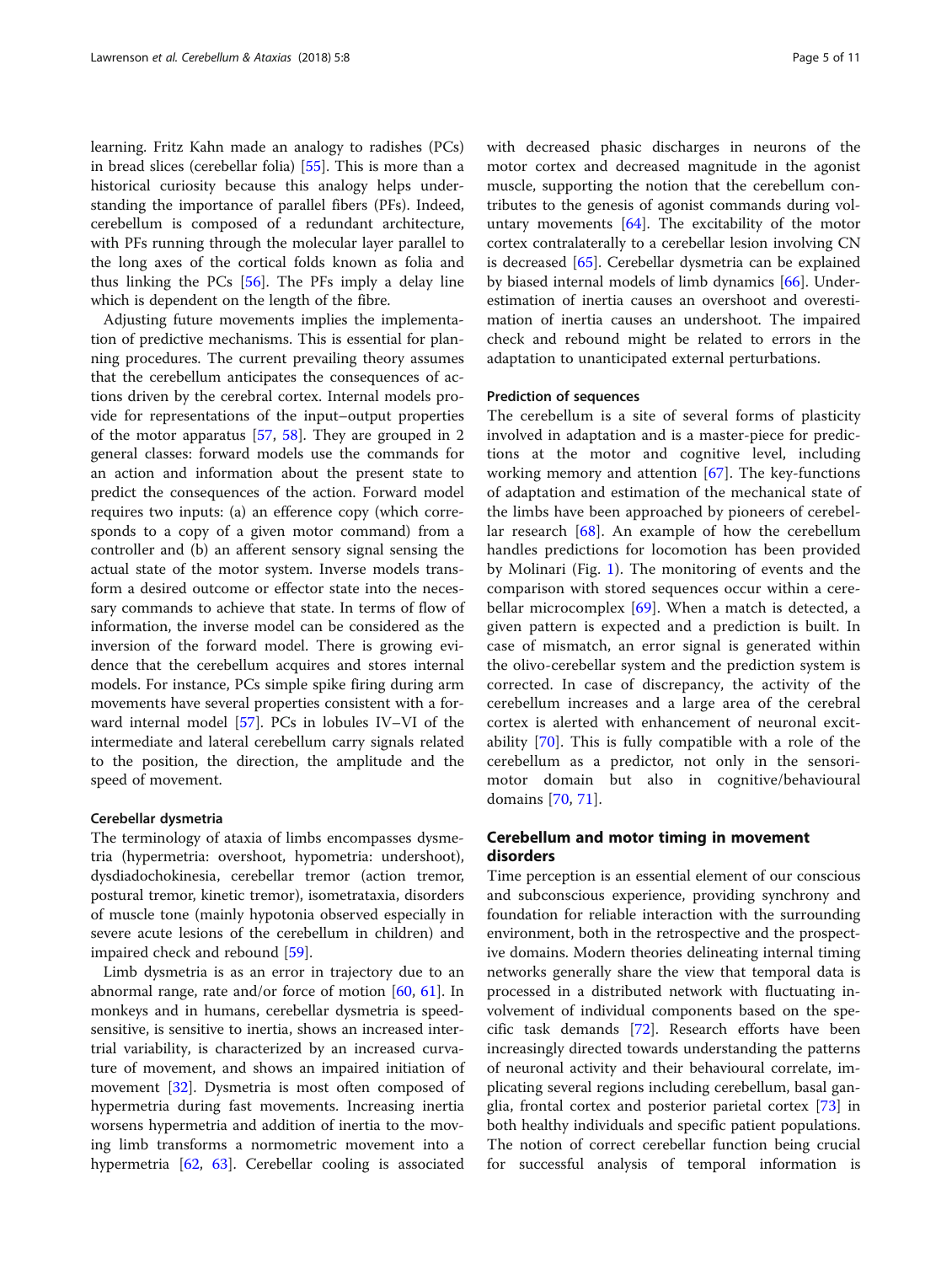<span id="page-5-0"></span>

definitely not new [[74\]](#page-9-0) and it has gained momentum in the recent years, being underscored in neuroimaging [[75,](#page-9-0) [76\]](#page-9-0), neurophysiological [\[77](#page-9-0), [78](#page-9-0)] and in clinical studies of patients suffering from varying degree of cerebellar pathology, ranging from predominantly cerebellar defects with deleterious impact on the quality of life [\[79,](#page-9-0) [80](#page-9-0)] to categories with plausible, even though often disputed affection of the cerebellum [\[81](#page-9-0)].

It has been more than 10 years since the landmark study on predictive motor timing, which hypothesized the crucial role of the cerebellum in integrating incoming visual information and motor outputs to predict the future state of the surroundings based on the findings in patients suffering from spinocerebellar ataxia [[79](#page-9-0)]. A simple button press releasing a projectile to hit a moving target proved too much of an adversary for them and in the following fMRI project using the very same task, their decreased performance was confirmed to be related to the reduced cerebellar activation [[80\]](#page-9-0). The quantitative character of the difference in activation raised an intriguing notion that, contrary to a lesion, atrophy does not lead to qualitative reorganization of processing at the level of cerebellum, even though compensatory engagement of higher order brain networks has been shown in Friedreich ataxia [[82](#page-9-0)]. These findings accord well with the previous report of defective adaptation of anticipatory muscle activity to the changes in the environment in the patients with cerebellar disorders [\[83\]](#page-9-0).

In an extension of the spectrum of clinical units in this research framework, essential tremor patients have failed to reach the same cerebellar activation level as the controls in a simple motor timing task as finger tapping [[84\]](#page-9-0). Moreover, patients with essential tremor affecting

also the head exhibited fundamental problems with predictive motor timing, too, whereas Parkinson's disease (PD) patients seemingly performed at the same level as controls [\[85,](#page-9-0) [86](#page-9-0)]. Indeed, simple fMRI activation analysis confirmed affection of both the cerebellum and the basal ganglia in PD patients [\[81](#page-9-0)], but the true nature of this finding, exposed only in the subsequent analysis of effective connectivity, lies in profound cortical reorganization of the brain affected by PD, struggling to maintain the original performance [\[87](#page-9-0)].

Even cervical dystonia (CD), a disease traditionally conceptualized as a basal ganglia disorder, has lately also seen a mild turn in the hypothesized pathophysiological origin to a network, which also comprises of other parts of the brain, including the cerebellum  $[88]$  $[88]$  $[88]$ . Interestingly, when facing the very same need for predictive timing in the sub-second spectrum, CD patients reach lower success rates than the normal population  $[89]$  $[89]$ . The following complex neuroimaging study searching for the basis of this finding implicated a network of affected brain structures and, more importantly, unveiled an extensive communication defect between the cerebellum and the basal ganglia in the connectivity analysis [\[90](#page-9-0)]. The picture emerging here provides a sound rationale for considering even cerebellum as a possible future target for dystonia treatment [\[91](#page-9-0), [92](#page-10-0)].

Nonetheless, the extent of disruption of cerebellar processing capacities remains notably underexplored in many common movement disorders. Despite the prevalence of these diseases and their substantial impact on the quality of life and healthcare costs, scientific progress on the path to a real cure of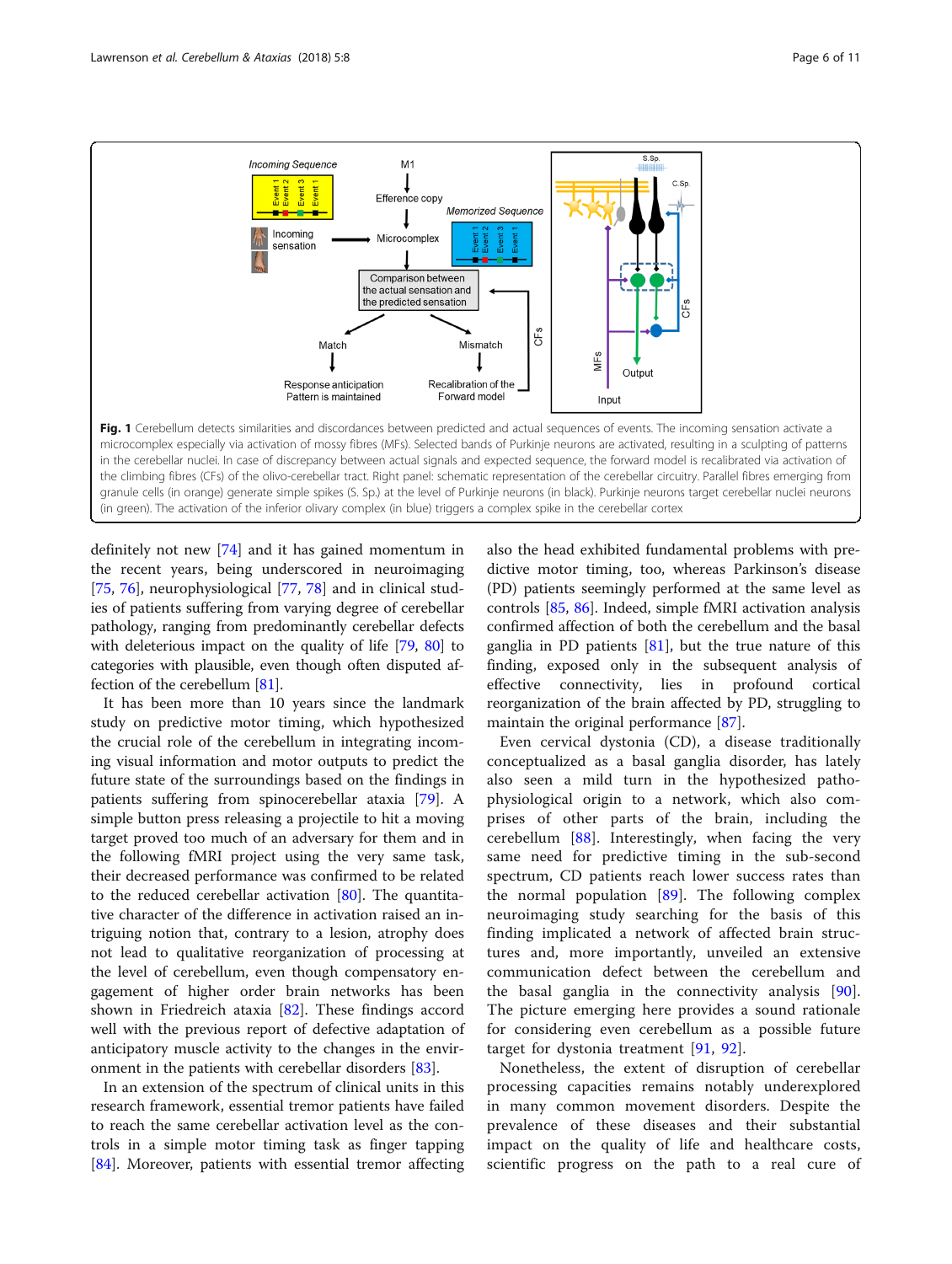neurodegenerative disorders is far from sufficient. And it is only by looking on the entire complex of clinical deficits and all the pathological alterations to the neural networks, that we may come to reach for a true cure.

#### The role of the cerebellum in tremor genesis – current concept of cerebellar tremor

The cerebellum is known to be involved in all tremor syndromes, being part of a complex network responsible for tremor genesis. According to Elble, it is not surprising as the cerebellum is "exquisitely sensitive to all deviations of the intended movement" [[93](#page-10-0)].

The cerebellum plays a role in essential tremor and tremor in Parkinson's disease which are both well studied, although their pathological mechanisms are still not fully elucidated [\[94\]](#page-10-0).

Cerebellar tremor is a symptomatic tremor associated with cerebellar injuries. Although, it is a well-established clinical evidence that cerebellar lesions may cause tremor, as it has been stated in a recent consensus paper on cerebellar functions, the nature and genesis of this tremor type has not been resolved [\[32](#page-8-0)]. In order to understand the role of the cerebellum in the whole tremor network, we have to focus on such conditions which affect exclusively the cerebellum or its input and output connections.

#### Pathophysiology of cerebellar tremor

In 1893, Ferrier and Turner experimentally lesioned different cerebellar structures in 26 monkeys and postoperatively observed action tremor together with a set of other behavioural changes [[95\]](#page-10-0). This investigation suggested that focal cerebellar lesions might induce tremor. In the 1970's Larochelle et al., and Poirier et al. lesioned the dentate nuclei (DN) and the superior cerebellar peduncle (SCP) but did not find tremor. Tremor could be detected only after injection of harmaline, which duplicates the effects of monoaminergic disturbances [\[96](#page-10-0), [97](#page-10-0)]. It was demonstrated that cooling of the DN can induce impaired coordination of arm movements and tremor [[98\]](#page-10-0). Flament and Hore showed that tremor characteristics were different in isotonic and isometric conditions after cooling the DN of animals. This experiment raised the suspicion that multiple mechanisms underlie cerebellar tremor: activity of a central oscillator could be modulated by peripheral mechanisms as tremor characteristics changed after proprioceptive feedback from the limb was altered [\[99\]](#page-10-0).

The first observations in humans were made by Gordon Holmes in 1922. He identified three different types of cerebellar tremor and noted that the underlying pathophysiology was different. However, according to his

concept all cerebellar disturbances were due to muscle tone impairment and muscular asthenia. He also noted that at the beginning of the task (holding a posture) the affected limb could even be more stable than the unaffected one as the fine vibratory physiologic tremor was often absent in the affected limb [[60\]](#page-9-0).

Nowadays, there is a consensus that cerebellar tremor develops when the dentato-rubro-thalamic system (DRT) is affected [\[93](#page-10-0)]. According to a DTI analysis, cerebellar tremor might develop even without cerebellar lesion, if the DRT is damaged [\[100\]](#page-10-0). According to this concept, cerebellar tremor is generated as a dysfunction of a network rather than that of the cerebellum itself. This is an important finding, however it does not explain the origin of cerebellar tremor as the DRT is involved in all tremor syndromes. The involvement of the DRT in all tremor syndromes makes it an ideal deep brain stimulation (DBS)-target for tremor treatment [\[101\]](#page-10-0).

#### Imaging in cerebellar lesion related to tremor

As stated in the recent consensus paper on signs and symptoms in the cerebellar syndrome, it is not clear why some patients with cerebellar lesions exhibit tremors, and others do not  $[31]$  $[31]$  $[31]$ . Current techniques of neuroimaging provide new possibilities for more precise correlation between lesion anatomy and functional loss [[102](#page-10-0)]. Functional MRI studies have provided new somatotopic maps of the cerebellum. It has been demonstrated that arm and finger movements are represented both in the anterior [[103\]](#page-10-0) and posterior lobes [[104](#page-10-0)]. DTI analysis of patients with cerebellar lesions might provide new insight into white matter loss and recovery in the setting of cerebellar tremor. New atlases have been developed, showing 7precisely the cerebellar lobules [\[105](#page-10-0), [106](#page-10-0)], deep nuclei  $[107]$  $[107]$  and white matter  $[108]$  $[108]$  $[108]$ . These imaging aids and methods make it possible to overcome intersubject and inter-study variability. More precise anatomical correlations might improve our understanding of the pathophysiology of cerebellar tremor.

#### Clinical presentation and types of cerebellar tremor

According to Louis, nowadays "cerebellar tremor is equated exclusively with intention tremor" in an "over-simplified manner" [\[32](#page-8-0)], although Gordon Holmes had already described three types of cerebellar tremor: static tremor (postural), kinetic tremor (the limb is held before the target, it does not reach the target) and tremor in lesions of the SCP which involve mostly the head and trunk [[60](#page-9-0)].

There is consensus that resting tremor does not emerge in cerebellar lesions [[109](#page-10-0)]. The "esting cerebellar tremor" described by Nakamura et al. most probably belongs to the family of Holmes tremor [[110\]](#page-10-0).

Late-onset tremors, like palatal tremor which develop months-years after the lesion, have also been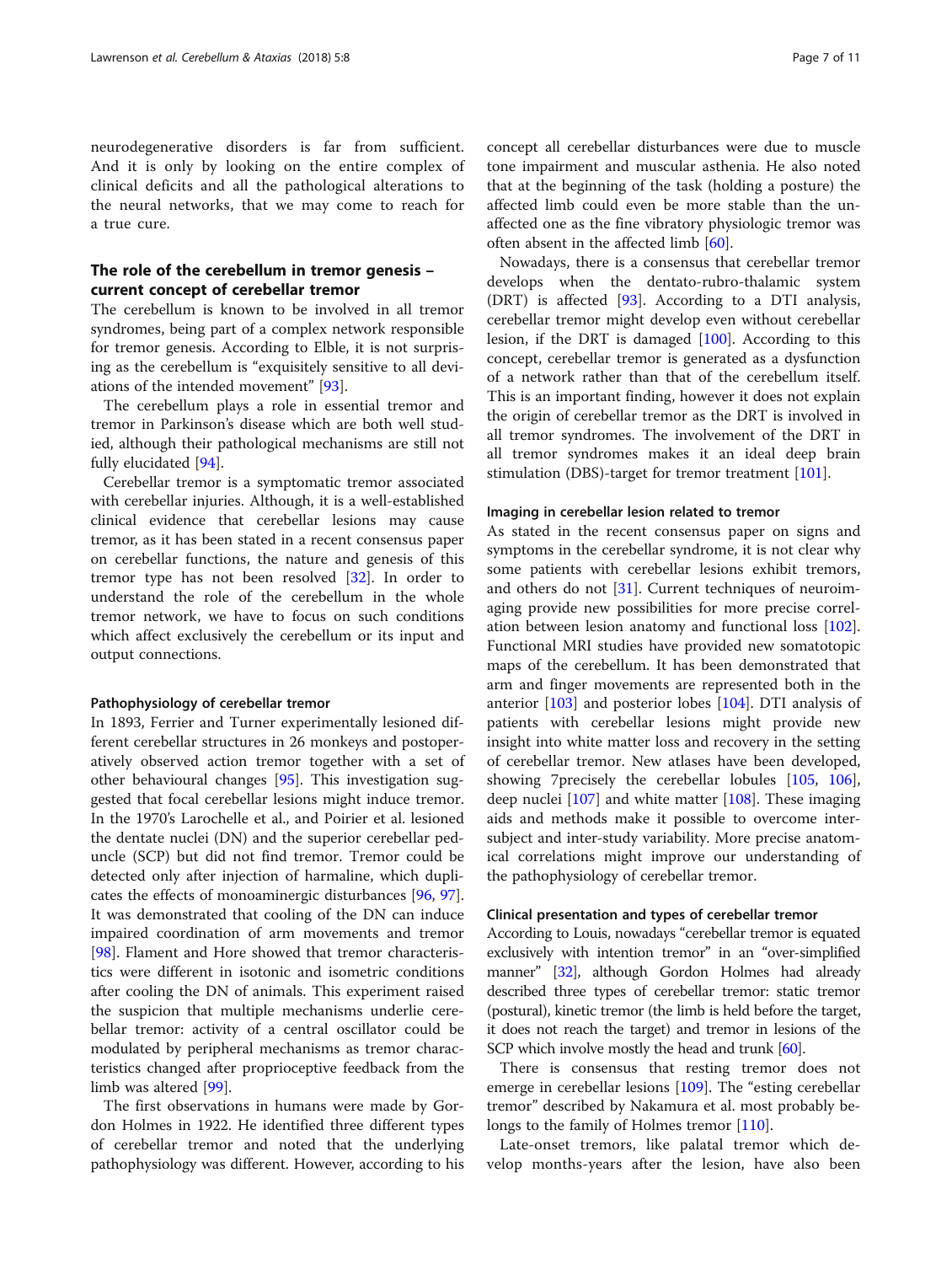described and are most probably due to secondary reorganisation of the involved pathways. Brown at el. described three cases with cerebellar axial postural tremor, which involves the head and the trunk and it is present at rest and in posture, but disappears during voluntary movement [[111\]](#page-10-0). Louis et al. published five cases with "delayed-onset cerebellar syndrome" including intention tremor, which developed 3 weeks to 2 years after stroke or traumatic head injury [\[112](#page-10-0)].

Tremor due to cerebellar lesion usually develops ipsilaterally to the side of the lesion. However, patients of Cole et al. presented with bilateral finger tremor even if only one cerebellar hemisphere was affected [[113\]](#page-10-0).

#### Objective parameters of cerebellar tremor

Animal experiments showed that cooling of the DN resulted in a tremor of 3–5 Hz [\[98](#page-10-0), [99](#page-10-0)]. Larochelle et al. showed that tremor frequency in isometric contractions decreased to 1.48-2.75 Hz [\[5](#page-8-0)]. Frequency of cerebellar tremor in humans was seldom measured: 5-7 Hz was reported by Cole et al. [\[113\]](#page-10-0), 8-12 Hz was described by Milanov [\[114\]](#page-10-0). In one study on patients with delayedonset cerebellar syndrome, tremor frequency was 1.5- 4 Hz [[112\]](#page-10-0). In the Consensus Statement on Tremor in 1998 [[109\]](#page-10-0), and in 2017 [[115\]](#page-10-0) it is stated that the frequency of cerebellar tremor "is below 5 Hz" (without reference given).

The amplitude of cerebellar tremor is usually low [[113\]](#page-10-0) making it hard to notice or distinguish from other low amplitude tremors [[114](#page-10-0)]. To reliably detect tremor caused by cerebellar lesion quantitative recordings should be encouraged.

#### Recovery of cerebellar signs after acute cerebellar lesions

The improvement of cerebellar symptoms is dependent on the aetiology of the lesion. For instance in inherited neurodegenerative disorders involving the spinocerebellar pathways the cerebellar symptoms progressively deteriorate. The first objective study which investigated the time course of recovery of cerebellar symptoms after acute cerebellar stroke, quantified the degree of ataxia/ bradykinesia. This study showed that most of the improvements occurred in the first 2 weeks after the acute lesion, and in some patients amelioration continued until the third month [[116\]](#page-10-0). Although it is a clinical evidence that cerebellar tremor caused by acute cerebellar lesions regress in a relatively short time, to date there is no objective study on the recovery of cerebellar tremor after acute cerebellar damage.

#### The link between essential tremor and the cerebellum and the need for further studies

Neuroimaging studies [\[117,](#page-10-0) [118](#page-10-0)] and post-mortem studies [[119,](#page-10-0) [120\]](#page-10-0) demonstrated that the cerebellum is a key

region in the pathogenesis of essential tremor. However, the exact role of the cerebellum in essential tremorrelated mechanisms has not been elucidated [\[121](#page-10-0)]. The functioning cerebellum seems to be necessary for essential tremor. It has been reported that after vascular lesion of the cerebellum, tremor disappeared on the ipsilateral side in an essential tremor patient [[122\]](#page-10-0). Contrary to this, cerebellar hemispherectomy triggered essential tremor in a patient suggesting the role of the thalamus in tremor genesis in essential tremor [[123](#page-10-0)]. It is an established fact that essential tremor patients exhibit cerebellar signs [\[124,](#page-10-0) [125](#page-10-0)], and tremor in these patients steadily progresses and never recover. This underlines the important difference between neural plasticity processes in neurodegenerative disorders and acute cerebellar lesions.

Our current knowledge on cerebellar tremor is mostly based on animal experiments. Human studies are scarce and have provided insufficient results so far. Diversity of the clinical presentation of tremors caused by cerebellar lesions is not recognized. New imaging techniques applied in patients with well characterised lesions might bring deeper understanding of the mechanism of cerebellar tremor. Human studies determining the quantitative characteristics of tremor induced by cerebellar lesions are also much needed.

#### General conclusion

We have underlined multiple facets of cerebellar functions. Despite its highly homogeneous and cristalline anatomical structure, we still lack a consensus on the operational mode of the cerebellum, one of the top mysteries for CNS disorders. However, no doubt that progress has been made in the theories of cerebellar functions. The universal cerebellar transform embedded within the dysmetria of thought theory is an example of the effort to unify the operational mode of the cerebellum [\[126\]](#page-10-0).

Its dense connectivity with cerebral cortex, thalamic nuclei, brainstem nuclei and spinal cord, as well as its critically high number of neurons put the cerebellum in a unique position for a participation in cognitive, affective and sensorimotor operations. This special session has highlighted this aspect by taking fear behaviour, motor control, timing contributions and tremor as 4 examples of productive fields of research.

#### Abbreviations

DRT: Dentate-rubro-thalamic system; DTI: Diffusion tensor imaging; IPSPs: Inhibitory post-synaptic potentials; PAG: Periaqueductal grey; STN: Subthalamic nucleus; TTX: Tetrodotoxin

#### Acknowledgments

Not applicable.

#### Funding

MM is supported by the FNRS Belgium and the Fonds Erasme. CL is supported by the BBSRC (UK).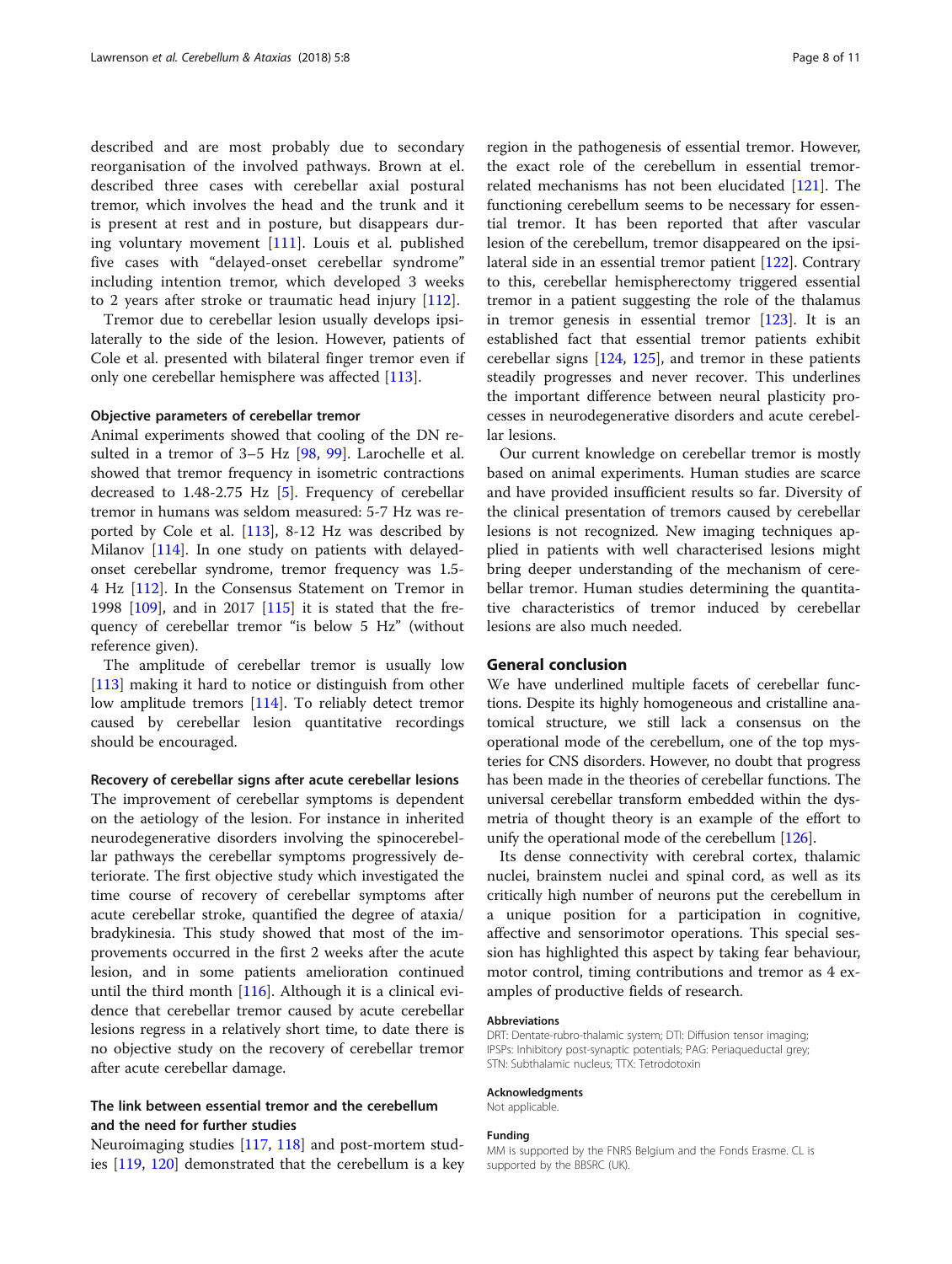#### <span id="page-8-0"></span>Availability of data and materials

The authors accept to share all the materials directly related to this review article.

#### Authors' contributions

All the authors (LC, BM, KA, KA, LB, AR, FP, MM) drafted and revised the manuscript. All the authors have approved the final version of the manuscript.

#### Ethics approval and consent to participate

Not applicable. This is a review article.

#### Consent for publication

Not applicable.

#### Competing interests

The authors have no conflict of interest to declare. There is no competing interest. MM is Editor-in-Chief of Cerebellum and Ataxias.

#### Publisher's Note

Springer Nature remains neutral with regard to jurisdictional claims in published maps and institutional affiliations.

#### Author details

<sup>1</sup>School of Physiology, Pharmacology and Neuroscience, Biomedical Sciences Building, University of Bristol, Tankard's Close, University Walk, Bristol BS8 1TD, UK. <sup>2</sup> First Department of Neurology, Faculty of Medicine, Masaryk University and St. Anne's Teaching Hospital, Brno, Czech Republic. <sup>3</sup> <sup>3</sup> Department of Neurology, School of Medicine, University of Minnesota, Minneapolis, USA. <sup>4</sup>Department of Neurology, National Institute of Clinical Neurosciences, Amerikai út 57, Budapest 1145, Hungary. <sup>5</sup>Department of Neurology, Semmelweis University, Üllői út 26, Budapest 1083, Hungary. <sup>6</sup> János Szentágothai Doctoral School of Neurosciences, Semmelweis University, Üllői út 26, Budapest 1083, Hungary. <sup>7</sup>FNRS ULB-Erasme, 808 Route de Lennik, 1070 Bruxelles, Belgium. <sup>8</sup>Service des Neurosciences, UMons, 7000 Mons, Belgium. <sup>9</sup>Department of Neurology, Centre Hospitalier Universitaire (CHU) de Charleroi, 6000 Charleroi, Belgium. <sup>10</sup>Laboratoire de Médecine Expérimentale, Site Vésale, ULB Unité 222, 6110 Montigny-le-Tilleul, Belgium.

## Received: 5 December 2017 Accepted: 15 March 2018<br>Published online: 29 March 2018

#### References

- 1. Anand BK, Malhotra CL, Singh B, Dua S. Cerebellar projections to limbic system. J Neurophysiol. 1959;22:451–7.
- 2. Snider RS, Maiti A. Cerebellar contributions to the Papez circuit. J Neurosci Res. 1976;2:133–46.
- 3. Adamaszek M, D'Agata F, Ferrucci R, Habas C, Keulen S, Kirkby KC, Leggio M, Mariën P, Molinari M, Moulton E, Orsi L, Van Overwalle F, Papadelis C, Priori A, Sacchetti B, Schutter DJ, Styliadis C, Verhoeven J. Consensus paper: cerebellum and emotion. Cerebellum. 2016;16(2):552–76.
- Schmahmann JD, Sherman JC. The cerebellar cognitive affective syndrome. Brain. 1998;121(4):561–79.
- Apps R, Hawkes R. Cerebellar cortical organization: a one-map hypothesis. Nat Rev Neurosci. 2009;10:670–81.
- 6. Asdourian D, Frerichs K. Some effects of cerebellar stimulation. Psychon Sci. 1970;18:261–2.
- 7. Supple WF Jr, Leaton RN, Fanselow MS. Effects of cerebellar vermal lesions on species-specific fear responses, neophobia, and taste-aversion learning in rats. Physiol Behav. 1987;39:579–86.
- 8. Koutsikou S, Crook JJ, Earl EV, Leith JL, Watson TC, Lumb BM, Apps R. Neural substrates underlying fear-evoked freezing: the periaqueductal greycerebellar link. J Physiol. 2014;592:2197–213.
- 9. Teune TM, Van Der Burg J, Van Der Moer J, Voogd J, Ruigrok TJ. Topography of cerebellar nuclear projections to the brain stem in the rat. Prog Brain Res. 2000;124:141–72.
- 10. Salvatore BAC, Gianpaolo B, Giuseppe S, Maria R, Daniele B, Giovanna V, Giuseppina C. The cerebellum-periaqueductal gray connectivity: a constrained spherical deconvolution tractography study. IJAE. 2017;122, n°1 (Suppl): 27, 2017, Firenze University Press.
- 11. De Oca BM, Decola JP, Maren S, Fanselow MS. Distinct regions of the periaqueductal gray are involved in the acquisition and expression of defensive responses. J Neurosci. 1998;18:3426–32.
- 12. Kim JJ, Rison RA, Fanselow MS. Effects of amygdala, hippocampus, and periaqueductal gray lesions on short- and long-term contextual fear. Behav Neurosci. 1993;107:1093–8.
- 13. Watson TC, Cerminara NL, Lumb BM, Apps R. Neural correlates of fear in the periaqueductal gray. J Neurosci. 2016;36:12707–19.
- 14. Reis DJ, Doba N, Nathan MA. Predatory attack, grooming, and consummatory behaviors evoked by electrical stimulation of cat cerebellar nuclei. Science. 1973;182:845–7.
- 15. Bandler RDA. Midbrain periaqueductal gray control of defensive behavior in the cat and the rat. The midbrain periaqueductal gray matter. Boston: Springer; 1991.
- 16. Bradley DJ, Pascoe JP, Paton JF, Spyer KM. Cardiovascular and respiratory responses evoked from the posterior cerebellar cortex and fastigial nucleus in the cat. J Physiol. 1987;393:107–21.
- 17. Supple WF Jr, Kapp BS. The anterior cerebellar vermis: essential involvement in classically conditioned bradycardia in the rabbit. J Neurosci. 1993;13:3705–11.
- 18. Stella G, Stevan G. Changes in the heart rate from stimulation of the cerebellar cortex in decerebrate dogs. Arch Int Pharmacodyn Ther. 1962;136:1–11.
- 19. Achari NK, Al-ubaidy S, Downman CB. Cardiovascular responses elicited by fastigial and hypothalamic stimulation in conscious cats. Brain Res 1973;60:439–47.
- 20. Supple WF, Leaton RN Jr. Lesions of the cerebellar vermis and cerebellar hemispheres: effects on heart rate conditioning in rats. Behav Neurosci. 1990;104:934–47.
- 21. Maschke M, Schugens M, Kindsvater K, Drepper J, Kolb FP, Diener HC, Daum I, Timmann D. Fear conditioned changes of heart rate in patients with medial cerebellar lesions. J Neurol Neurosurg Psychiatry. 2002;72(1):116–8.
- 22. Schienle A, Scharmuller W. Cerebellar activity and connectivity during the experience of disgust and happiness. Neuroscience. 2013;246:375–81.
- 23. Sacchetti B, Baldi E, Lorenzini CA, Bucherelli C. Cerebellar role in fearconditioning consolidation. Proc Natl Acad Sci U S A. 2002;99:8406–11.
- 24. Sacchetti B, Sacco T, Strata P. Reversible inactivation of amygdala and cerebellum but not perirhinal cortex impairs reactivated fear memories. Eur J Neurosci. 2007;25:2875–84.
- 25. Ito M. Mechanisms of motor learning in the cerebellum. Brain Res. 2000;886:237–45.
- 26. Cerminara NLC, Aoki H, Loft M, Sugihara I, Apps R. Structural basis of cerebellar microcircuits in the rat. J Neurosci. 2013;33(42):16427–42.
- 27. D'Angelo E, Casali S. Seeking a unified framework for cerebellar function and dysfunction: from circuit operations to cognition. Front Neural Circuits. 2013;6:116.
- 28. Schmahmann JD. Cerebellar cognitive affective syndrome and the neuropsychiatry of the cerebellum. In: Manto M, Gruol DL, Schmahmann JD, Koibuchi N, Rossi F, editors. Handbook of cerebellum and cerebellar disorders. Dordrecht: Springer; 2013. p. 1717–51.
- 29. Oscarsson O. Functional organization of the spino- and cuneocerebellar tracts. Physiol Rev. 1965;45:495–522.
- 30. Voogd J. Cerebellum and precerebellar nuclei. In: Paxinos G, Mai JK, editors. The human nervous system. 2nd ed. Amsterdam: Elsevier; 2004. p. 321–92.
- 31. Dow RS. Some novel concepts of cerebellar physiology. Mt Sinai J Med. 1974;41(1):103–19.
- 32. Bodranghien F, Bastian A, Casali C, Hallett M, Louis ED, Manto M, Mariën P, Nowak DA, Schmahmann JD, Serrao M, Steiner KM, Strupp M, Tilikete C, Timmann D, van Dun K. Consensus paper: revisiting the symptoms and signs of cerebellar syndrome. Cerebellum. 2016;15(3):369–91.
- 33. Manto M, Mariën P. Schmahmann's syndrome identification of the third cornerstone of clinical ataxiology. Cerebellum Ataxias. 2015;2:2.
- 34. Habas C, Kamdar N, Nguyen D, Prater K, Beckmann CF, Menon V, Greicius MD. Distinct cerebellar contributions to intrinsic connectivity networks. J Neurosci. 2009;29(26):8586–94.
- 35. Krienen FM, Buckner RL. Segregated fronto-cerebellar circuits revealed by intrinsic functional connectivity. Cereb Cortex. 2009;19(10):2485–97.
- 36. Habas C, Manto M. Probing the neuroanatomy of the cerebellum using tractography Handbook. In: The Cerebellum: Disorders and Treatments. Handbook of Clinical Neurology. Manto M, Huisman T (Ed). Vol 155. UK: Elsevier. In Press.
- 37. Du Y, Fryer SL, Fu Z, Lin D, Sui J, Chen J, Damaraju E, Mennigen E, Stuart B, Loewy RL, Mathalon DH, Calhoun VD. Dynamic functional connectivity impairments in early schizophrenia and clinical high-risk for psychosis. Neuroimage. 2017;(17):30849–2.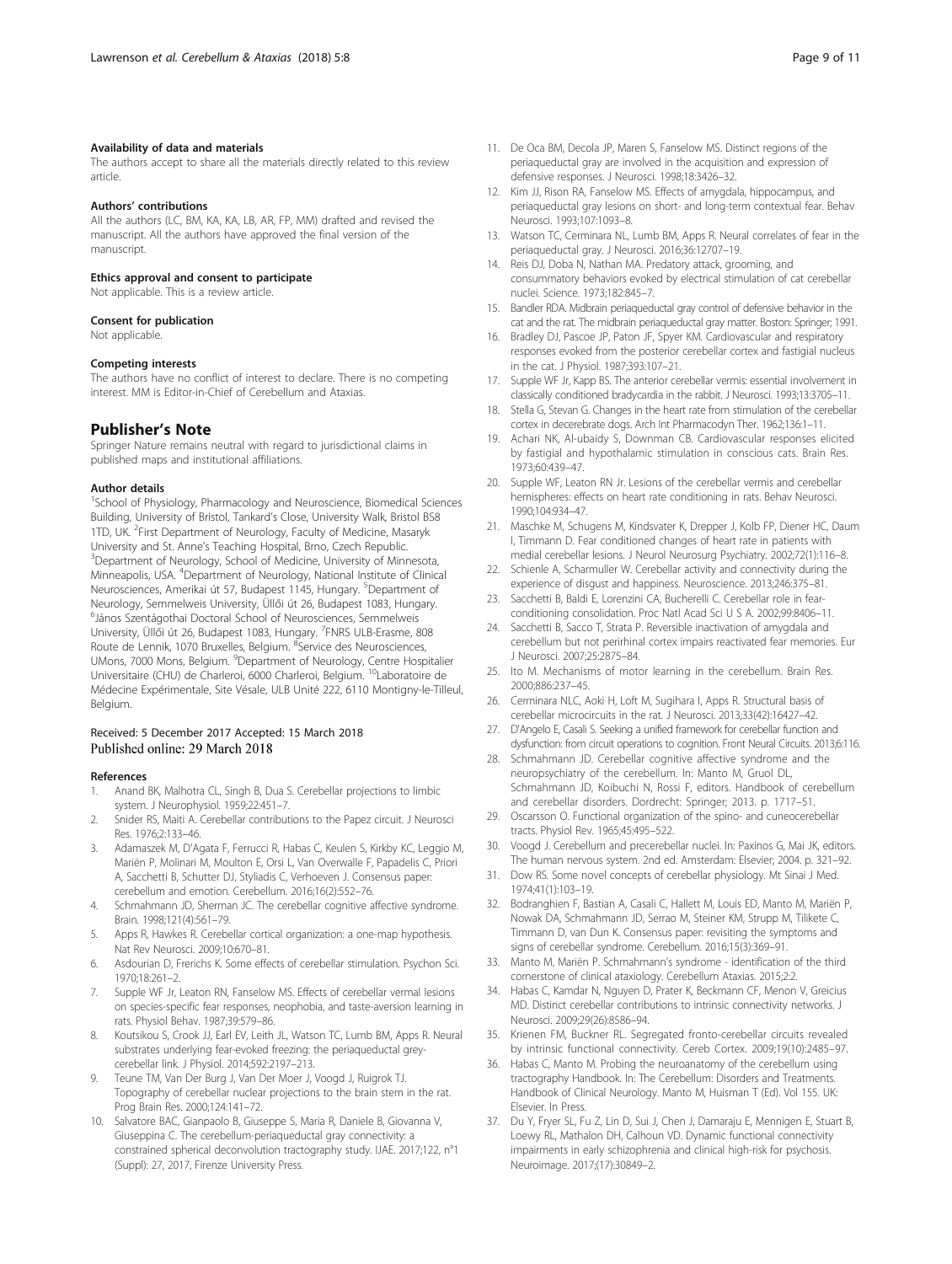- <span id="page-9-0"></span>38. Walther S, Stegmayer K, Federspiel A, Bohlhalter S, Wiest R, Viher PV. Aberrant hyperconnectivity in the motor system at rest is linked to motor abnormalities in schizophrenia spectrum disorders. Schizophr Bull. 2017;43(5):982–92.
- 39. Guo X, Dominick KC, Minai AA, Li H, Erickson CA, Lu LJ. Diagnosing autism spectrum disorder from brain resting-state functional connectivity patterns using a deep neural network with a novel feature selection method. Front Neurosci. 2017;11:460.
- 40. Olivito G, Clausi S, Laghi F, Tedesco AM, Baiocco R, Mastropasqua C, Molinari M, Cercignani M, Bozzali M, Leggio M, Resting-state functional connectivity changes between dentate nucleus and cortical social brain regions in autism spectrum disorders. Cerebellum. 2017;16(2):283–92.
- 41. Khan AJ, Nair A, Keown CL, Datko MC, Lincoln AJ, Müller RA. Cerebrocerebellar resting-state functional connectivity in children and adolescents with autism spectrum disorder. Biol Psychiatry. 2015;78(9):625–34.
- 42. Caligiore D, Pezzulo G, Baldassarre G, Bostan AC, Strick PL, Doya K, Helmich RC, Dirkx M, Houk J, Jörntell H, Lago-Rodriguez A, Galea JM, Miall RC, Popa T, Kishore A, Verschure PF, Zucca R, Herreros I. Consensus paper: towards a systems-level view of cerebellar function: the interplay between cerebellum, basal ganglia, and cortex. Cerebellum. 2017;16(1):203–29.
- 43. Pozzi NG, Arnulfo G, Canessa A, Steigerwald F, Nickl R, Homola GA, Fato MM, Matthies C, Pacchetti C, Volkmann J, Isaias IU. Distinctive neuronal firing patterns in subterritories of the subthalamic nucleus. Clin Neurophysiol. 2016;127(11):3387–93.
- 44. Ito M, Yoshida M, Obata K. Monosynaptic inhibition of the intracerebellar nuclei induced from the cerebellar cortex. Experentia. 1964;20:575–6. Commentary on. Cerebellum 2007;6(1):105.
- 45. Eccles JC, Ito M, Szentagothai J. The cerebellum as a neuronal machine. New York: Springer; 1967.
- 46. Bauswein E, Kolb FP, Leimbeck B, Rubia FJ. Simple and complex spike activity of cerebellar Purkinje cells during active and passive movements in the awake monkey. J Physiol. 1983;339:379–94.
- 47. Lamarre Y, Mercier LA. Neurophysiological studies of harmaline-induced tremor in the cat. Can J Physiol Pharmacol. 1971;49(12):1049–58.
- 48. Albus JS. The theory of cerebellar function. Math Biosci. 1971;10:25–61.
- 49. Ashe J, Bushara K. The olivo-cerebellar system as a neural clock. Adv Exp Med Biol. 2014;829:155–65.
- 50. De Gruijl JR, Hoogland TM, De Zeeuw CI. Behavioral correlates of complex spike synchrony in cerebellar microzones. J Neurosci. 2014;34(27):8937–47.
- 51. Alviña K, Ellis-Davies G, Khodakhah K. T-type calcium channels mediate rebound firing in intact deep cerebellar neurons. Neuroscience. 2009; 158(2):635–41.
- 52. Porrill J, Dean P, Anderson SR, Adaptive filters and internal models: multilevel description of cerebellar function. Neural Netw. 2013;47:134–49.
- 53. Wolpert DM, Miall RC, Kawato M. Internal models in the cerebellum. Trends Cogn Sci. 1998;2(9):338–47.
- 54. Marr D. A theory of cerebellar cortex. J Physiol Lond. 1969;202:437–70.
- 55. Kahn F. Man in structure and function, vol. 2. New York: Alfred A, Knopf; 1943.
- 56. Mugnaini E. The length of cerebellar parallel fibers in chicken and rhesus monkey. J Comp Neurol. 1983;220(1):7–15.
- 57. Popa LS, Hewitt AL, Ebner TJ. Purkinje cell simple spike discharge encodes error signals consistent with a forward internal model. Cerebellum. 2013;12:331–3.
- Popa LS, Streng ML, Ebner TJ. Long-term predictive and feedback encoding of motor signals in the simple spike discharge of purkinje cells. eNeuro. 2017;4(2).
- 59. Manto M. Motor disorders. In: Manto M, Huisman T, editors. Handbook of clinical neurology. The cerebellum from children to adults. UK: Elsevier. In Press.
- 60. Holmes G. The symptoms of acute cerebellar injuries from gunshot wounds. Brain. 1917;40:461–535.
- 61. Holmes G. Clinical symptoms of cerebellar disease and their interpretation. The Croonian lecture III. Lancet. 1922;2:59–65.
- 62. Manto M, Godaux E, Jacquy J. Cerebellar hypermetria is larger when the inertial load is artificially increased. Ann Neurol. 1994;35(1):45–52.
- 63. Manto M, Godaux E, Jacquy J. Detection of silent cerebellar lesions by increasing the inertial load of the moving hand. Ann Neurol. 1995; 37(3):344–50.
- 64. Hore J, Flament D. Changes in motor cortex neural discharge associated with the development of cerebellar limb ataxia. J Neurophysiol. 1988;60(4):1285–302.
- 65. Di Lazzaro V, Restuccia D, Nardone R, Leggio MG, Oliviero A, Profice P, Tonali P, Molinari M. Motor cortex changes in a patient with hemicerebellectomy. Electroencephalogr Clin Neurophysiol. 1995;97(5):259–63.
- 66. Bhanpuri NH, Okamura AM, Bastian AJ. Predicting and correcting ataxia using a model of cerebellar function. Brain. 2014;137(Pt 7):1931–44.
- 67. Mariën P, Manto M. Cerebellum as a master-piece for linguistic predictability. Cerebellum. 2017; <https://doi.org/10.1007/s12311-017-0894-1>.
- 68. Manto M, Haines D. Cerebellar research: two centuries of discoveries. Cerebellum. 2012;11(2):446–8.
- 69. Molinari M, Restuccia D, Leggio MG. State estimation, response prediction, and cerebellar sensory processing for behavioral control. Cerebellum. 2009; 8(3):399–402.
- 70. Molinari M. Sequencing. In: Gruol DL, Koibuchi N, Manto M, Molinari M, Schmahmann JD, Shen Y, editors. Essentials of cerebellum and cerebellar disorders. Switzerland: Springer; 2016. p. 397–402.
- 71. Nixon PD. The role of the cerebellum in preparing responses to predictable sensory events. Cerebellum. 2003;2(2):114–22.
- 72. Buhusi CV, Meck WH. What makes us tick? Functional and neural mechanisms of interval timing. Nat Rev Neurosci. 2005;6(10):755–65.
- 73. Wiener M, Turkeltaub P, Coslett HB. The image of time: a voxel-wise metaanalysis. NeuroImage. 2010;49(2):1728–40.
- 74. Ivry RB, Keele SW. Timing functions of the cerebellum. J Cogn Neurosci. 1989;1(2):136–52.
- 75. Lewis PA, Miall RC. Brain activation patterns during measurement of suband supra-second intervals. Neuropsychologia. 2003;41(12):1583–92.
- 76. Filip P, Lošák J, Kašpárek T, Vaníček J, Bareš M. Neural network of predictive motor timing in the context of gender differences. Neural Plasticity. 2016; 2016:2073454.
- 77. Spencer R, Zelaznik HN, Diedrichsen J, Ivry RB. Disrupted timing of discontinuous but not continuous movements by cerebellar lesions. Sci Signal. 2003;300(5624):1437.
- 78. Basso G, Nichelli P, Frassinetti F, Di Pellegrino G. Time perception in a neglected space. Neuroreport. 1996;7(13):2111–4.
- 79. Bares M, Lungu O, Liu T, Waechter T, Gomez CM, Ashe J. Impaired predictive motor timing in patients with cerebellar disorders. Exp Brain Res. 2007;180(2):355–65.
- 80. Bares M, Lungu OV, Liu T, Waechter T, Gomez CM, Ashe J. The neural substrate of predictive motor timing in spinocerebellar ataxia. Cerebellum. 2011;10(2):233–44.
- 81. Husárová I, Lungu OV, Mareček R, Mikl M, Gescheidt T, Krupa P, et al. Functional imaging of the cerebellum and basal ganglia during predictive motor timing in early Parkinson's disease. J Neuroimaging. 2014;24(1):45–53.
- 82. Harding IH, Corben LA, Delatycki MB, Stagnitti MR, Storey E, Egan GF, Georgiou-Karistianis N. Cerebral compensation during motor function in Friedreich ataxia: the IMAGE-FRDA study. Mov Disord. 2017;32(8):1221–9.
- 83. Lang CE, Bastian AJ. Cerebellar subjects show impaired adaptation of anticipatory EMG during catching. J Neurophysiol. 1999;82(5):2108–19.
- 84. Buijink AWG, Broersma M, van der Stouwe AMM, van Wingen GA, Groot PFC, Speelman JD, et al. Rhythmic finger tapping reveals cerebellar dysfunction in essential tremor. Park Rel Dis. 2015;21(4):383–8.
- 85. Bareš M, Lungu OV, Husárová I, Gescheidt T. Predictive motor timing performance dissociates between early diseases of the cerebellum and Parkinson's disease. Cerebellum. 2010;9(1):124–35.
- 86. Bares M, Husarova I, Lungu OV. Essential tremor, the cerebellum, and motor timing: towards integrating them into one complex entity. Tremor Other Hyperkinetic Movements. 2012;2:1–9.
- 87. Husárová I, Mikl M, Lungu OV, Mareček R, Vaníček J, Bareš M. Similar circuits but different connectivity patterns between the cerebellum, basal ganglia, and supplementary motor area in early Parkinson's disease patients and controls during predictive motor timing. J Neuroimaging. 2013;23(4):452–62.
- 88. Filip P, Lungu OV, Bareš M. Dystonia and the cerebellum: a new field of interest in movement disorders? Clin Neurophysiol. 2013;124(7):1269–76.
- 89. Filip P, Lungu OV, Shaw DJ, Kasparek T, Bareš M. The mechanisms of movement control and time estimation in cervical dystonia patients. Neural Plasticity. 2013;2013:908741.
- 90. Filip P, Gallea C, Lehéricy S, Bertasi E, Popa T, Mareček R, et al. Disruption in cerebellar and basal ganglia networks during a visuospatial task in cervical dystonia. Mov Disord. 2017;32(5):757–68.
- 91. Tewari A, Fremont R, Khodakhah K. It's not just the basal ganglia: cerebellum as a target for dystonia therapeutics. Mov Disord. 2017; 32(11):1537–45.